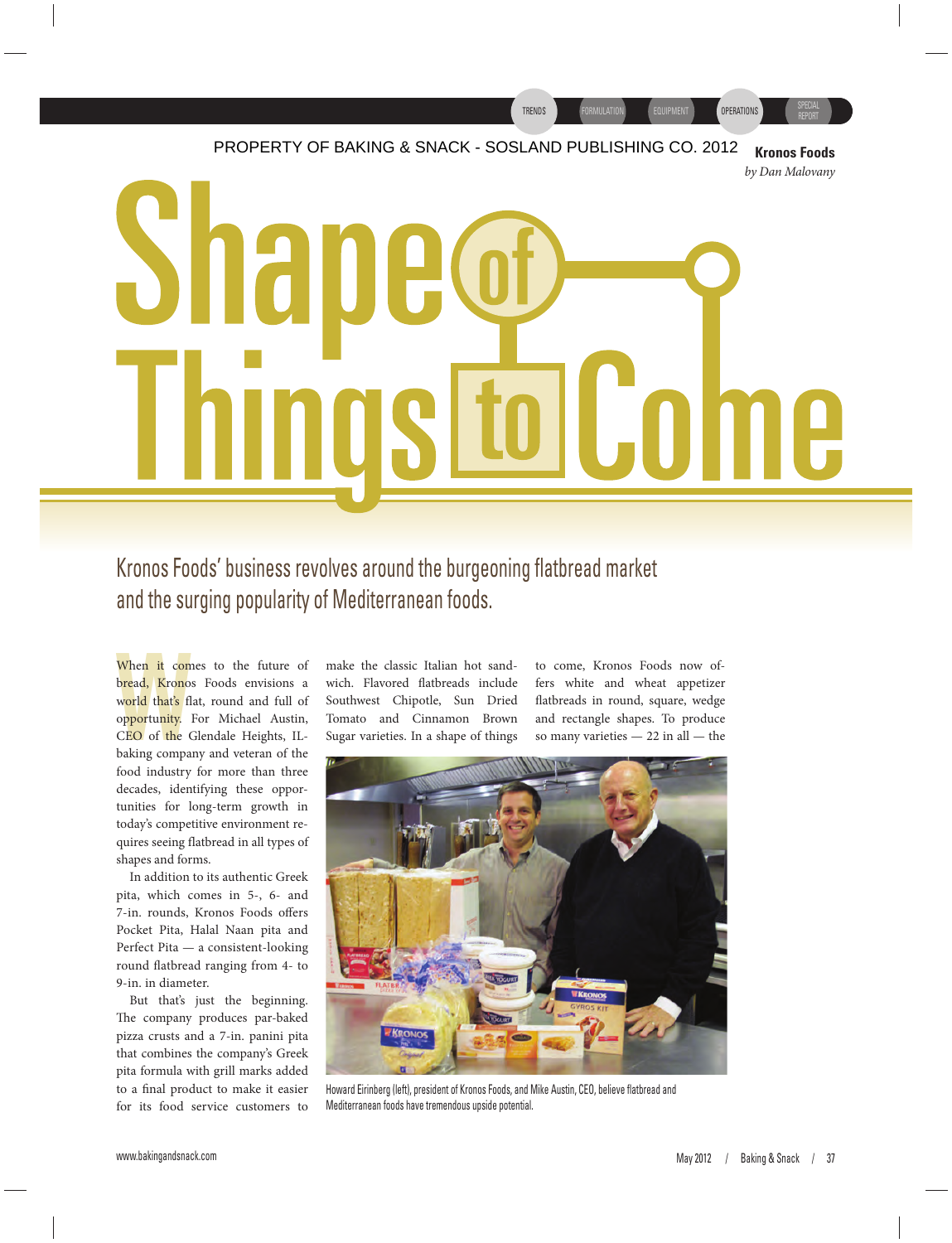#### **KRONOS FOODS**

#### PROPERTY OF BAKING & SNACK - SOSLAND PUBLISHING CO. 2012



Kronos' classic 7-in. traditional pitas are packaged in its Glendale Heights, IL, plant.

bakery relies on versatile sheeting technology, including a \$5 million line installed in 2010. "The sheeting lines have the ability to make stars and stripes, squares and rectangles, trapezoids or any shape known to mankind," Mr. Austin explained.

The company's growth strategy, he added, is to develop flatbreads for almost every eating occasion throughout the day, although Mr. Austin noted the bulk of flatbread consumption still occurs during the 11 a.m. to 3 p.m. lunchtime period. "We see opportunities for increasing consumption during the evening hours, as a snack or as an appetizer for a party. It's all about convenience and giving consumers something new," he said.

#### **All things Mediterranean**

Founded in 1975 by Chicago businessman Chris Tomaras as a local manufacturer of gyros meat and

its patented Kronomatic broiler, the company leveraged its Greek cuisine roots and now manufactures and distributes a full line of Mediterranean foods throughout the US and Canada. "Over the past five to 10 years, we morphed," Mr. Austin noted. "We now look at opportunities that are much more broadly Mediterranean than just from one specific region."

In addition to its bakery and gyros meat operations, Kronos Foods also manufactures tzatziki, hummus and Greek yogurt as a part of its dairy business in its flagship facility that it opened just two years ago in Glendale Heights. At its Rain Creek Baking operation, located in Madera, CA, the company produces baklava, filo dough sheets and other Mediterranean desserts under the Sinbad Sweets and Kronos labels.

During the past decade, the diversified food manufacturer reinvented

## Now: the new Mexican food

Michael Austin first ate at a Chi-Chi's restaurant in the mid-1970s when the concept of Mexican food was still in its infancy. Back then, he couldn't envision that the ethnic fare from south of the border would be accepted by so many consumers, become assimilated into the American culture and grow at the rate that it did over the past few decades.

Now, the CEO of Kronos Foods believes Mediterranean food has the same potential. "With the emphasis on the Mediterranean diet, Mediterranean food has the opportunity to grow at the same pace as Mexican food has done over the past 40 years," he observed.

Kronos rides the trend that crowns Mediterranean-inspired foods with a healthy eating halo, broadening their popularity and moving them into the mainstream. Specifically, new product activity has

driven volume, especially in the flatbread operation. In addition to being lower in calories than conventional bread, pita and various forms of flatbread ranging from cracker-thin crusts to 1.25-in.-thick breads can be used in multiple applications including bruschetta and sandwich wraps.

Recently, the company began combining products from its various businesses to create new meal replacement solutions. For example, Kronos took pita wedges from its bakery division and packaged them with hummus from its dairy operation to provide a convenient meal solution for consumers.

Managed by Nick Spondike, director of research and development, the test kitchen in the company's Glendale Heights, IL, headquarters serves not only as its linchpin quality assurance lab, ensuring the pitas and flatbreads grill up properly without cracking or crumbling, but also as the hub for developing new products and creating alternative menu items for its food service customers. In addition to developing new flatbreads, the center also works with Kronos' Rain Creek Baking subsidiary to create new desserts, including a seasonal cranberry baklava and new ways to use its filo dough sheets by in-store bakeries. Kronos also uses the center to train its multi-unit customers.



Versatile forms of flatbread provide creative meal solutions. Kronos Foods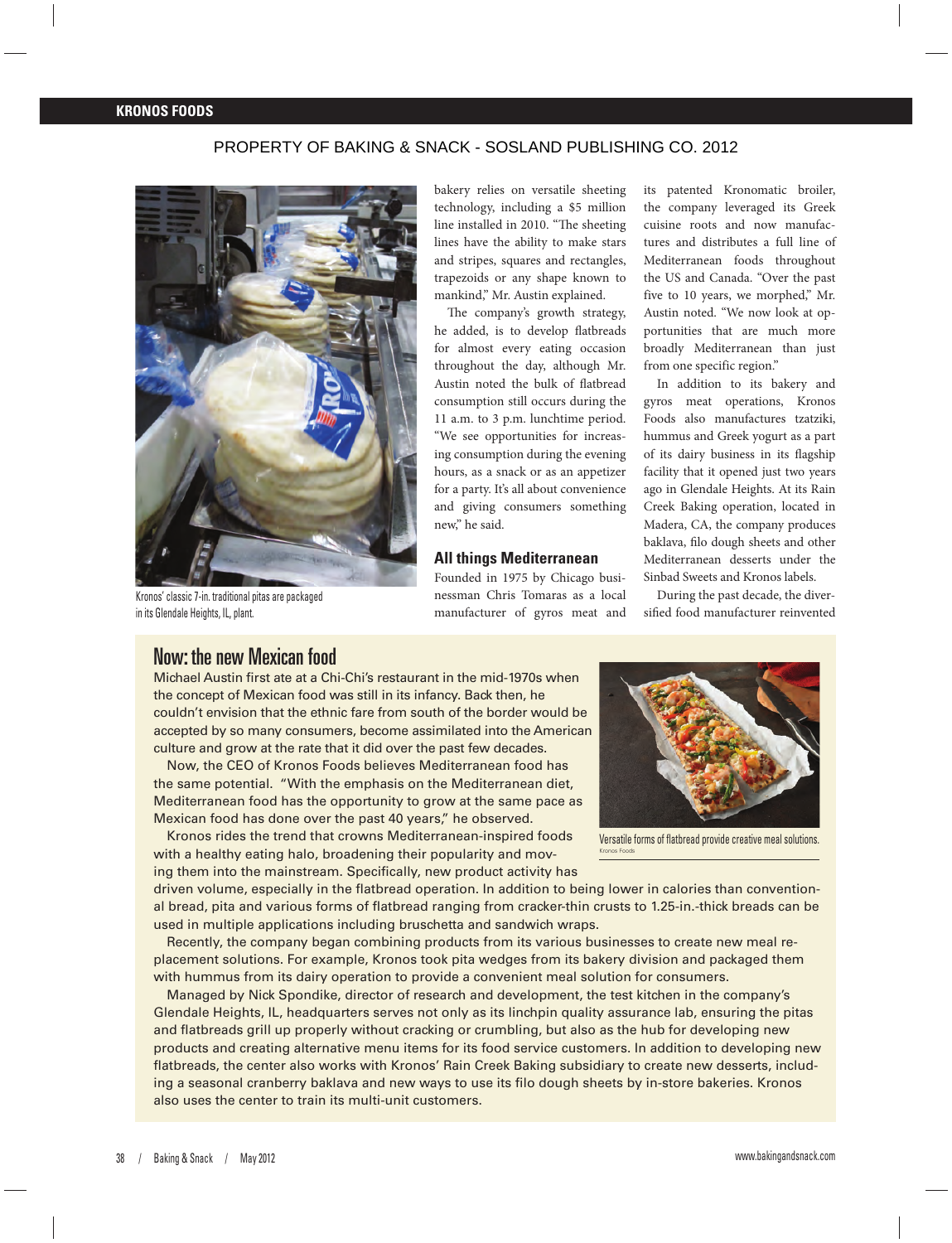## PROPERTY OF BAKING & SNACK - SOSLAND PUBLISHING CO. 2012

itself through a combination of acquisitions and organic growth, he added. With the purchase of Rain Creek Baking in 2006, the company not only expanded its product portfolio into the Mediterranean sweet goods category, but it also broadened its distribution capabilities. Historically, Kronos Foods predominantly served independent quick-serve restaurants, casual dining, schools and food service chains.

## Free gyros benefit nation's heroes

For the past three years, Kronos Food has held a free gyros day in the middle of summer to support the Fisher House Foundation, which helps builds comfortable lodging for the families of hospitalized military personnel. The sandwiches are given away at four Kronos Gyros and Cafes at highway oases in the Chicago suburbs and more than 50 participating restaurants. Consumers can visit www.kronosfreegyros.com and download a coupon for the sandwich. In return for the free sandwich, Kronos Foods asks consumers to donate and help support the Fisher House at the Edward Hines Jr. VA Hospital in Hines, IL.

In addition to other promotions for the foundation, employees regularly volunteer when the Glendale Heights, IL, company serves free dinner to the families staying at the local Fisher house.



Kronos Foods provides support for several charities. Kronos Foods

Rain Creek Baking, which did 90% of its business in club stores and other retail outlets, nicely complemented its core customer base and provided an anchor for distributing products on the West Coast.

"We were able to purchase a company that's No. 1 in its category and blend it into our company, which was No. 1 in its category," Mr. Austin said. "Kronos can take products from Rain Creek and package them in formats that appeal to a broad food service market. Likewise, they can take the products Kronos manufactures, combine them with their products and take them to retail and club stores. We found we could grow our business in each other's companies. It was a great example of one plus one equals three."

To bolster production out West and lower distribution costs, Kronos last year purchased Pita King Bakery, Everett, WA, and moved its production line to the Madera facility. Pita King produces an authentic Middle Eastern pocket bread that complements the products that Kronos had to offer. "It gave us pita-baking capability in California that we didn't have," Mr. Austin added. "We believe there is a

huge market in California and the western US."

#### **Synergies under one roof**

Consolidating three businesses into a single facility improved communication, enhanced new product development, strengthened the company's sales effort and spurred organic growth, according to Mr. Austin. Previously, the bakery division, meat business and Kronos Central Distribution Co. operated in separate buildings within a quarter mile of one another. Now, Kronos' distribution division uses a fleet of company-owned trucks to deliver products regularly to restaurants throughout a 100-mile radius around Chicagoland. It also coordinates shipping with more than 300 food service distributors nationally. In fact, the company boasts that it stocks more than 1,400 products and satisfies more than 1,100 orders a week with a 99% fill rate.

"While we always had the synergies, we didn't have the distribution people working with our manufacturing people," Mr. Austin noted. "We didn't have our bakery people working with our meat people. We didn't have senior management working in



An operator dumps pizza dough from a 2,400-lb horizontal mixer into the hopper of a dough pump.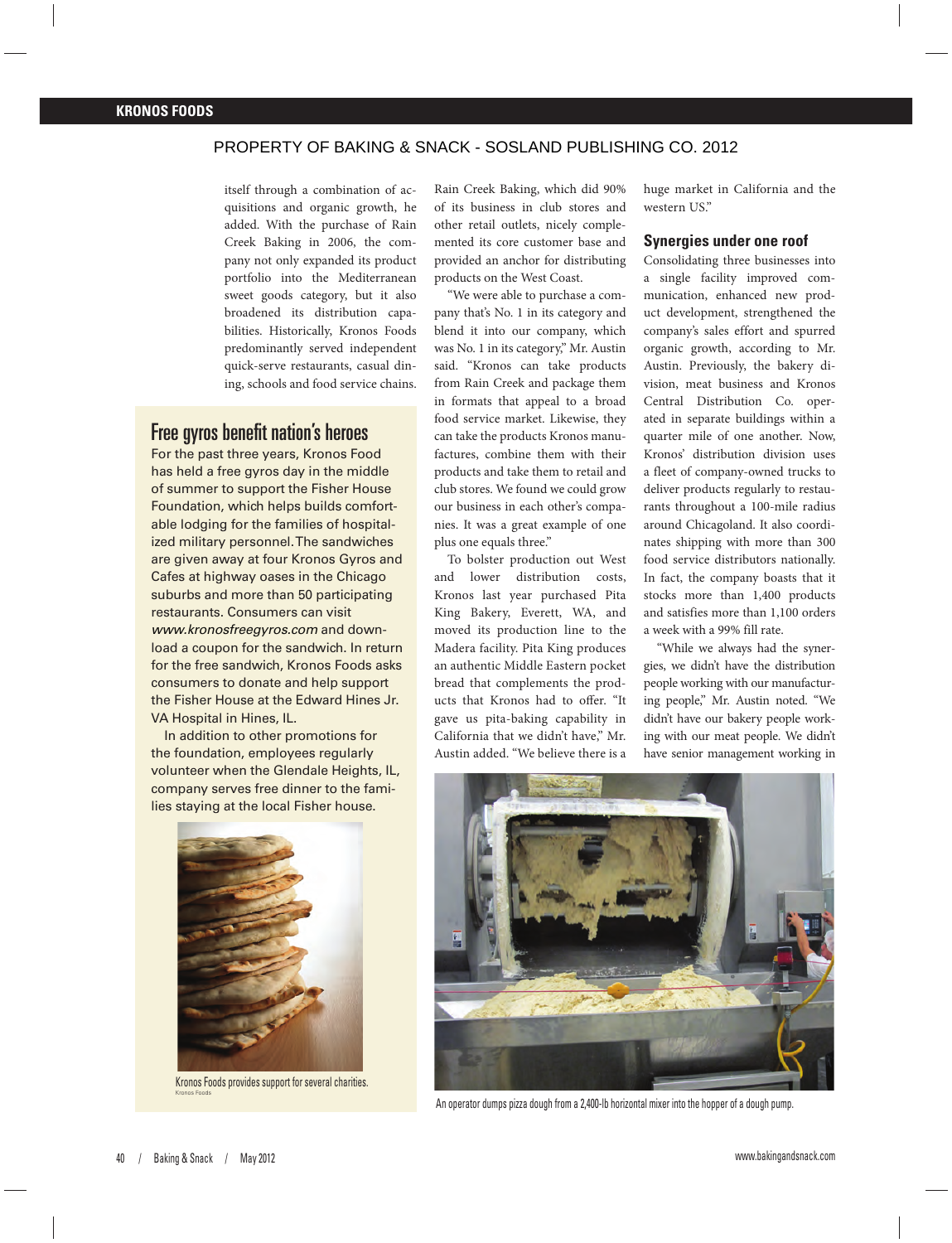## PROPERTY OF BAKING & SNACK - SOSLAND PUBLISHING CO. 2012

the bakery every day. There are things we gain by working together. By getting everyone under one roof — it was a geometric leap forward."

In addition to Mr. Austin, Kronos' top management team in-

cludes Howard Eirinberg, president. Sargon Boudakh serves as vicepresident of operations.

For Kronos, pulling all of the pieces together took some time and substantial effort. Back in 2006, it took Kronos about 14 months to jackhammer out the floors, install drainage systems and remodel a food service distribution facility. The company consulted the US Department of Agriculture and the Food and Drug Administration to ensure the new operation complied with the latest food safety and security regulations. "These agencies have done a remarkable job in using technology to protect the food supply," Mr. Austin said. "Before, we were working in a facility that was built in 1964 and using modern technology."

In addition to enhanced sanitation, the centralized plant offers improved efficiency and production versatility. Although the 210,000-sqft building in Glendale Heights is smaller than the combined 268,000 sq ft of the three older Chicago operations, the suburban facility doubled Kronos' meat processing capacity. With a streamlined layout to the bakery production lines, efficiencies improved by 30%. Moreover, no longer does the company have to rely on offsite locations for freezing and storing product, and it has adequate freezer space to accommodate growth for years to come, according to Mr. Austin.

"Even though we moved to a smaller facility, envision building an operation in a way in which you wanted it," he said. "You end up with a more efficient operation that's more secure and safe than what we had before."

According to published reports, Kronos has about \$120 million in annual sales. While the largest portion of its revenue — the mature gyros and meat business — continues to grow at 4% annually, Mr. Austin observed its diversified flatbread business is experiencing a 20% increase in yearly sales. The dessert operation is the third largest, and the dairy division, albeit the smallest, is undergoing the most robust growth at this time.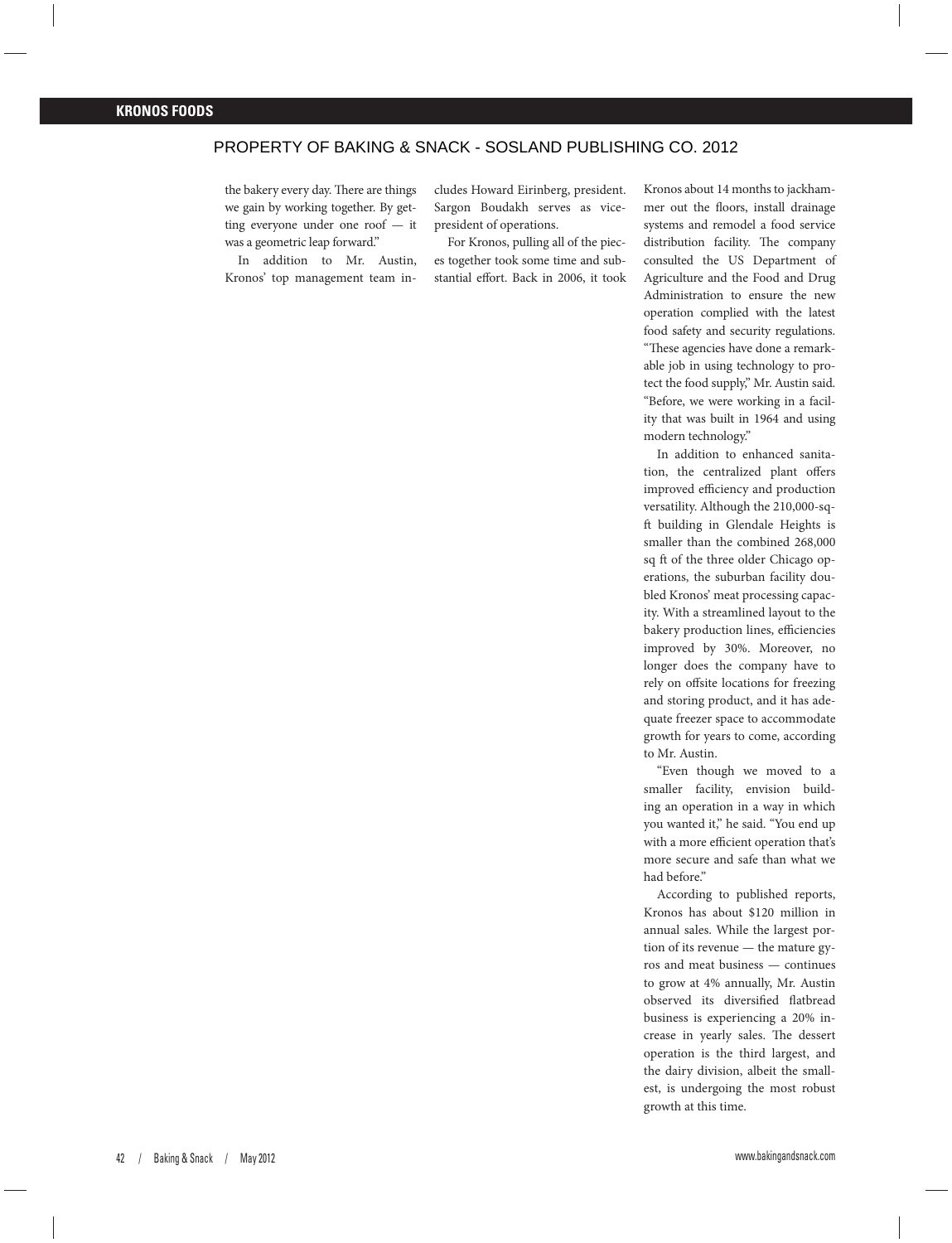## PROPERTY OF BAKING & SNACK - SOSLAND PUBLISHING CO. 2012

Food service still accounts for about 80% of total revenue, he said, although flatbread business is expanding aggressively into the fastgrowing in-store bakery channel where Kronos' packaged products can be found on the deli board. Still, Mr. Austin doesn't see only flatbread manufacturers as competition. Rather, the company has a much bigger target. "The bread aisle is the biggest competitor  $-$  specifically, hamburger buns and bread," he said.

#### **Production on the rise**

Overall, the bakery takes up about 32,000 sq ft of the facility in Glendale Heights. Kronos relies on two sheeting lines and a more conventional doughball operation for items requiring additional cell development such as artisan-style products — some of which may be hand-formed to attain a traditional

texture and appearance. "The handmade bread tends to be a bit chewier, and some consumers prefer that over the very soft and spongy bread that's made on the sheeted lines," Mr. Austin said.

The plant operates two shifts daily. Among the 200 employees who work in the entire operation, more than 60 of them have been with the company for 20 years or longer.

Flour is stored in two 100,000-lb silos and bulk ingredient handling system from KB Systems, which also provided new 800-lb flour hopper scales to the mixers. Minor liquid ingredients, including as the special blend of olive oil that it uses in flatbreads, come in totes, while the bakery uses bagged minor and micro dry ingredients.

A separate room houses a Peerless 2,000-lb horizontal mixer sheeting line (line 1), a 1,000-lb. Hercules



TRENDS FORMULATION EQUIPMENT QUPERATIONS REPORT

SPECIAL

Kronos Foods goes beyond gyros to provide innovative food service solutions. Kronos Foods

mixer for the doughball line (line 2) and a Champion 2,400-lb horizontal roller bar mixer from CMC America for the new, \$5 million sheeting line (line 3). The bakery also has a backup Peerless 2,000-lb mixer. Kronos also relies on an older liquid sponge system for some doughs and incorporates scrap into various formulas, said Ruben Lara, director of operations.

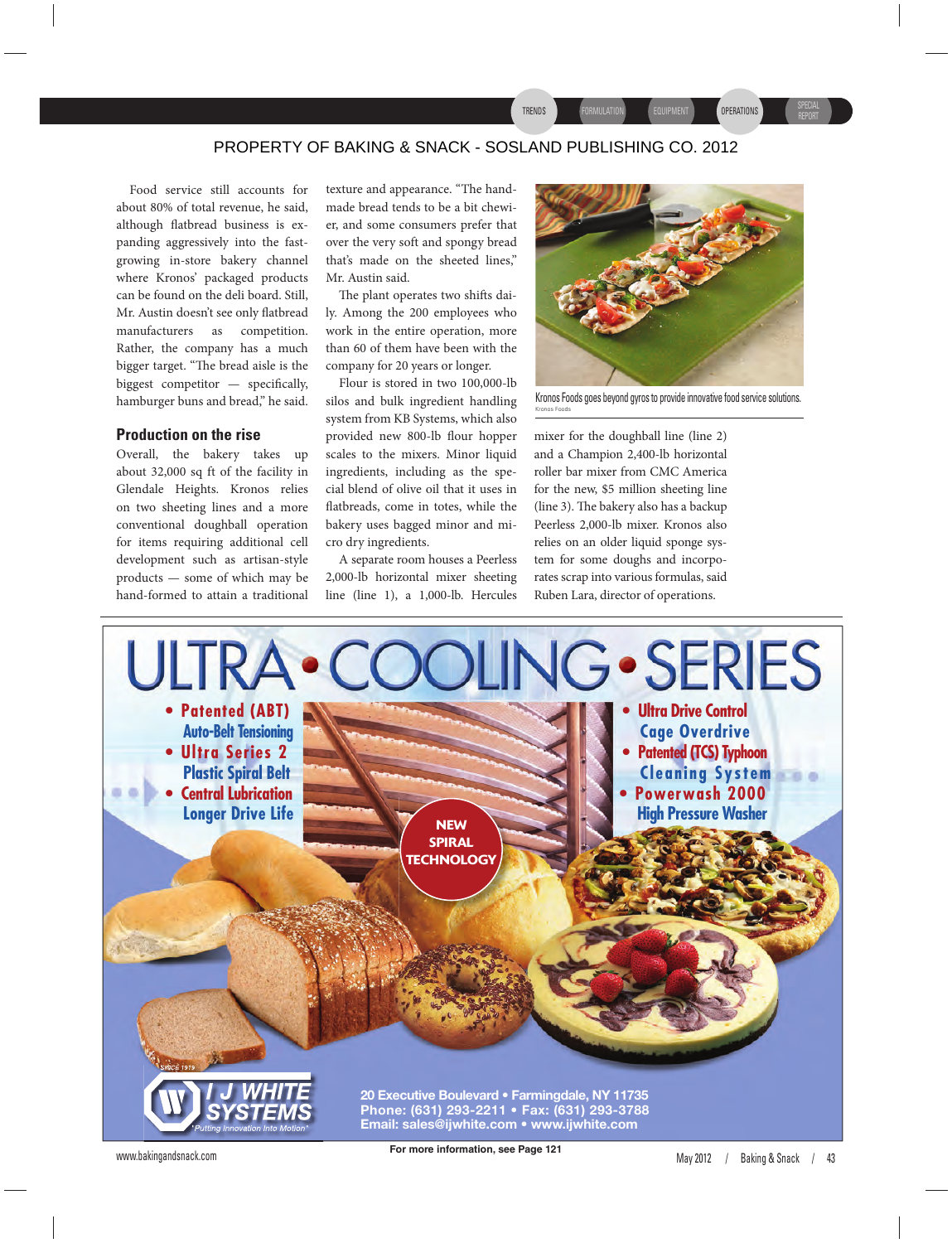#### **KRONOS FOODS**

## PROPERTY OF BAKING & SNACK - SOSLAND PUBLISHING CO. 2012



Kronos' freshly baked, 7-in. traditional pitas leave an oven (top) and head to one of two cooling systems (bottom) in a temperature-controlled area.

## Creating a food service brand

While many suppliers to the food service industry prefer to fly under radar, Kronos Foods has been front and center with consumers for more than 30 years. As a result, the name has strong recognition in the Chicagoland area. In fact, 61% of local residents recently surveyed by the company recognize Kronos and know the name is synonymous with gyros sandwiches and other Greek foods, according to Michael Austin, CEO of the Glendale Heights, IL, company. The next brand has only 14% name recognition, according to the market study.

Throughout the Chicago area, posters of young consumers eating a Kronos gyros sandwich have been a mainstay in independent quick-service restaurants that serve Italian beef, tamales and local Chicago-style hot dogs on a poppyseed bun. To spread the word, Kronos also puts its logo on paper bags, napkins, table tents and more.

"The takeaway is that consumers know who we are, and they know we are recognized for the highest quality, and to that end, we don't want to disappoint them," Mr. Austin said.



The company's \$5 million investment in its 52-in.-wide sheeting line doubled the bakery's potential throughput, according to Mr. Austin. The newest CMC mixer can handle batches ranging from 800 to 2,400 lb. In addition to reducing mix times by 3 minutes, the new mixer can provide energy savings, according to the company. Dough from the mixer is pumped to a vertical belt conveyor taking dough to a cross conveyor that can feed hoppers on multiple lines.

In a separate makeup room on the newest line, the dough travels through a multiroller that provides the initial sheeting and then to multiple reduction stations that create sheets of various thicknesses, depending on the product. The dough sheet is trimmed before it enters and zigzags down a 12-tier, 25-ftlong continuous circuit proofer. The bakery then uses a number of rotary cutters to make a variety of flatbread shapes and sizes.

After receiving a light spray of a specialty oil blend, the pieces then bake in a C.H. Babb 50-ft directfired oven with a belt that can move 25 to 100 ft per minute, which roughly translates into bake times ranging from 30 seconds to 2 minutes, depending on the product. The oven features automatic belt tracking and energy saving insulation and design. The oven's gap controls automatically turn down burners during changeovers and other times when products aren't running through the oven. Such controls minimize flash heat and prevent flatbreads from burning by stabilizing the heat in the oven.

The par-baked pizza crusts then enter an IJ White Ultra Series blast freezing system set at -10°F, according to Mr. Lara. During *Baking & Snack*'s visit, par-baked pizza crusts passed through a Safeline metal detector before being manually stacked.